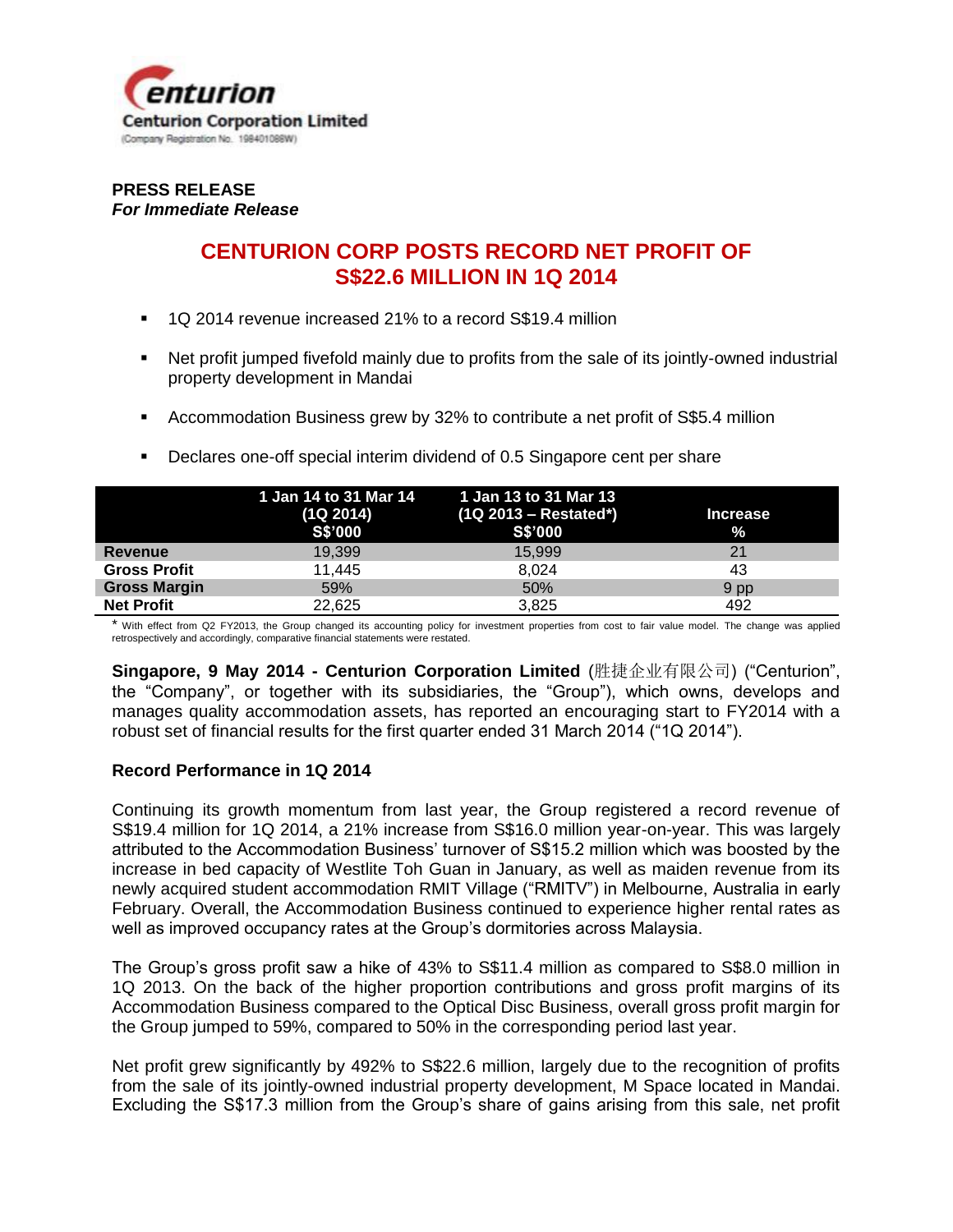rose by a robust 40% to S\$5.3 million, up from S\$3.8 million in 1Q 2013. The healthy growth was driven by its Accommodation Business, which contributed a net profit of S\$5.4 million.

Mr Kong Chee Min (江志明), CEO of Centurion Corporation Limited said, "We are pleased to kick start the financial year with record revenue and net profit figures for 1Q 2014. We have once again demonstrated our ability to achieve steady growth in both our top and bottom line. As we expand into other geographies and asset classes, our goal remains focused on capturing opportunities that will allow us to further grow our accommodation business and increase value for our shareholders."

While the Accommodation Business maintains its strong performance, the Optical Disc Business experienced diminishing market demand for physical storage media. Revenues from this business reduced slightly by S\$0.7 million with a marginal net loss of S\$0.1 million.

Overall, the Group generated a positive net cash flow of S\$10.1 million from its operations, a significant increase of 71% compared to 1Q 2013. Cash and cash equivalents as at the end of 31 March 2014 stood at S\$70.2 million. The Group continued to enjoy a healthy balance sheet with gearing ratio at a comfortable 46% and total shareholders' equity at S\$318.0 million.

In view of the record performance and to reward shareholders for their loyalty, the board of directors have declared a one-off special interim dividend of 0.5 Singapore cent per share for 1Q 2014.

## **Well-Positioned for Growth**

The Group's Accommodation Business is positioned for growth and further expansion, supported by a healthy demand for quality purpose-built workers accommodation in Singapore and Malaysia. Its total bed capacity in Singapore, including recent additions in Westlite Toh Guan and Westlite Mandai, sits at 23,500. Westlite Toh Guan and Westlite Mandai are expected to operate at close to full occupancy by next quarter. In addition, Westlite Tuas, which is under a 3+3+3 year lease from the Building and Construction Authority, recently obtained its renewal approval for the third term of another three years.

In Malaysia, the Group has five operating dormitories with 14,500 beds in Johor, Iskandar. With continued marketing efforts, occupancy rates at its Malaysian dormitories are expected to increase steadily.

The Group's efforts to diversify into student accommodation have also paid off. Newly acquired RMITV has leased all of its 456 beds for this academic semester. Due to the strong demand for purpose-built student accommodation, it is expected to operate at close to full occupancy during FY2014.

Looking ahead, the Group's 4,100-bed workers accommodation development in Woodlands has commenced construction with completion expected in 3Q 2015. In Malaysia, construction works have commenced on its land in Tampoi, Johor to develop a workers dormitory of approximately 5,300 beds, which is expected to complete in 1Q 2015.

Commenting on the strong pipeline for the Accommodation Business, Mr Kong added, "We are confident of our growth prospects with ongoing projects and planning underway for Westlite Senai II in Malaysia, our land in Jakarta, Indonesia and our re-development works for RMITV's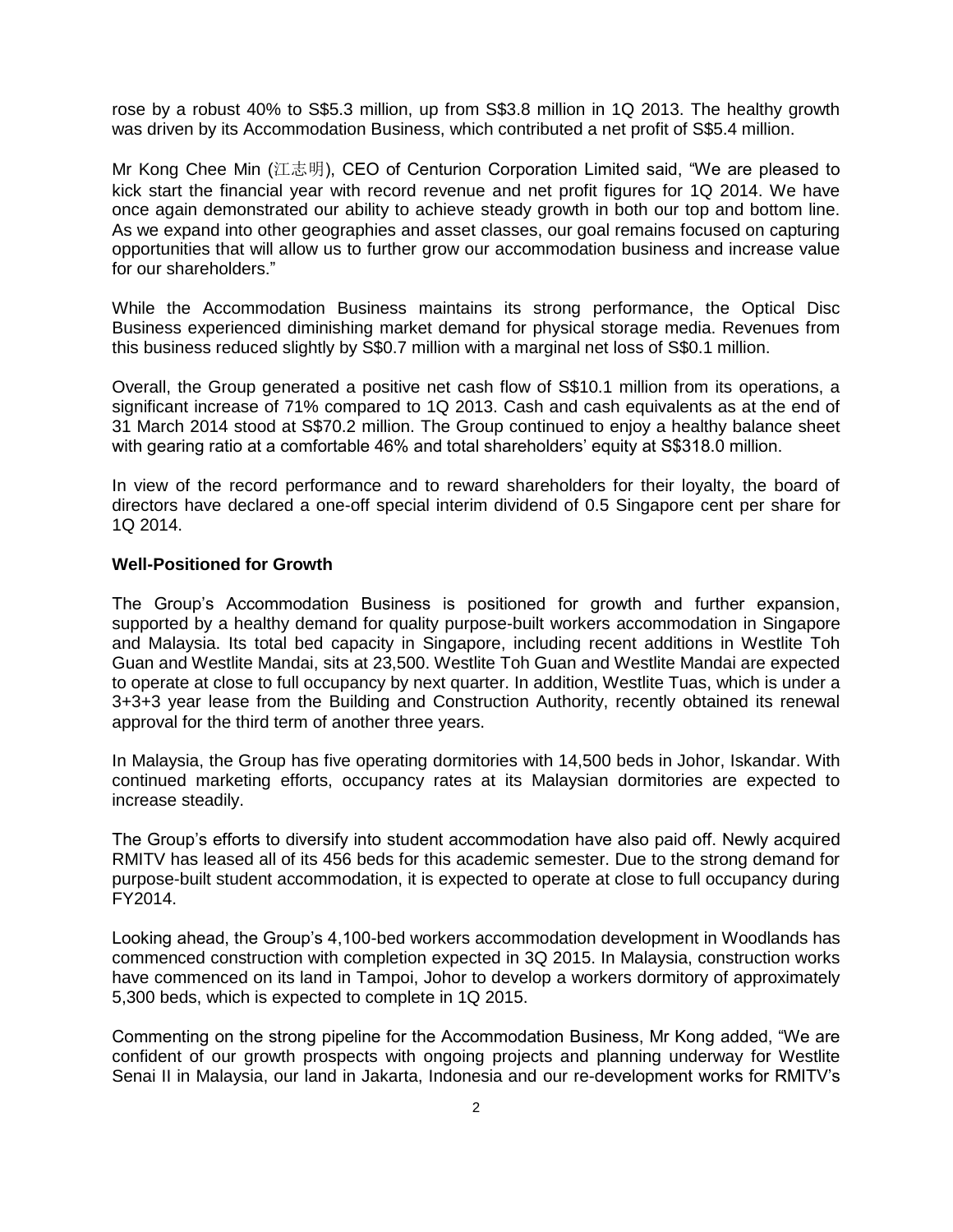adjoining carpark. Our accommodation portfolio is expected to grow to over 50,000 beds by 2015. Besides expanding organically, we will continue to actively seek and explore acquisition opportunities in Singapore and overseas."

Meanwhile, the operating environment for the Group's Optical Disc business remains difficult with weak market demand for physical optical storage media. Faced with falling demand, the Group will continue to restructure its operations to ensure that the business continues to generate positive cashflows for the Group.

Last month, the Group's wholly-owned subsidiary, Summit Technology Australia Pty Ltd ("STA"), entered into a sales and purchase agreement to dispose of its stock for approximately A\$400,000 and its fixed assets for A\$650,000. Following the disposal, STA will cease its manufacturing operations of optical disc in Australia.

#### -END-

## **ABOUT CENTURION CORPORATION LIMITED**

Centurion Corporation Limited, formerly known as SM Summit Holdings Limited, owns and operates accommodation assets, as well as a storage disc manufacturing business. Its worker accommodation assets are managed under the Westlite brand. The Group wholly owns and operates two accommodation assets in Singapore, and 45% of the issued share capital of Lian Beng-Centurion (Mandai) Pte. Ltd. which owns a piece of freehold land in Mandai that has been developed into a ramp-up industrial building and workers' accommodation. In Malaysia, through its subsidiary Centurion Dormitories Sdn. Bhd., the Group owns and operates five purpose-built accommodation assets and two development projects in the state of Johor.

Since the beginning of this year, Centurion has also completed the upgrading of Westlite Toh Guan with a new 18-storey block housing 3,800 beds. As at 31 March 2014, Centurion has 23,500 beds in its Singapore portfolio, which is expected to grow to 27,600 in 2015 when its fourth dormitory in Woodlands is completed. Globally, it expects to increase the number of beds in its portfolio from 38,456 at present to over 53,300 by the end of 2015, fuelled by additions as well as the completion of upgrading, renovation or development works to its Singapore and Malaysian purpose-built dormitory portfolios.

The Group continues to tap on its expertise in the workers' accommodation business to seek new business opportunities in student accommodation and short-stay accommodation for business executives and workers. In September 2012, it acquired a land plot in Port Hedland, Western Australia where it intends to develop short-stay accommodation for workers and business executives in the region's mining industry. In 2013, it acquired a student accommodation asset, RMIT Village in Melbourne, Australia as well as a plot of land for the development of workers accommodation in Jakarta, Indonesia.

## **MEDIA CONTACTS**

**Kreab Gavin Anderson**  Vanessa Ho / Stella Tan +65 6339 9110 [cent@kreab.com](mailto:cent@kreab.com)